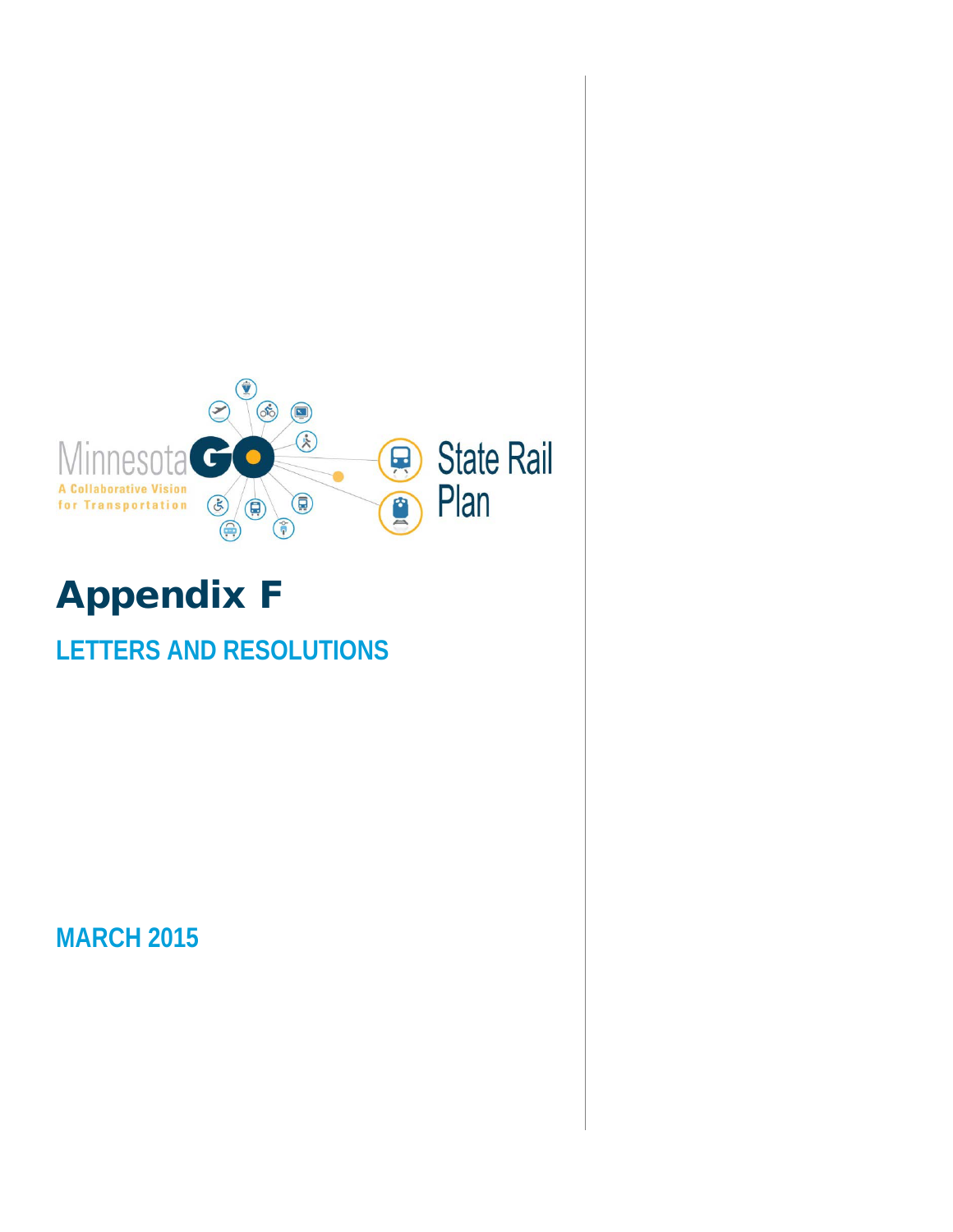## **APPENDIX E. LETTERS AND RESOLUTIONS**

This Appendix contains letters and resolutions received throughout the duration of the State Rail Plan project Letters include:

- Albert Lea Convention and Visitors Bureau
- Albert Lea Economic Development Agency
- Albert Lea Freeborn County Chamber of Commerce
- All Aboard Minnesota
- Bike Northfield
- Bridgewater Township
- Carleton College
- Chippewa Valley Transit Alliance
- City of Albert Lea
- City of Arlington
- City of Austin
- City of Dundas
- City of Faribault
- City of Farmington
- City of Lonsdale
- City of Mankato
- City of Minneapolis
- City of Morton
- City of Northfield
- City of Northfield Economic Development Authority
- City of Owatonna
- City of Richfield
- City of Rosemount
- City of St. Louis Park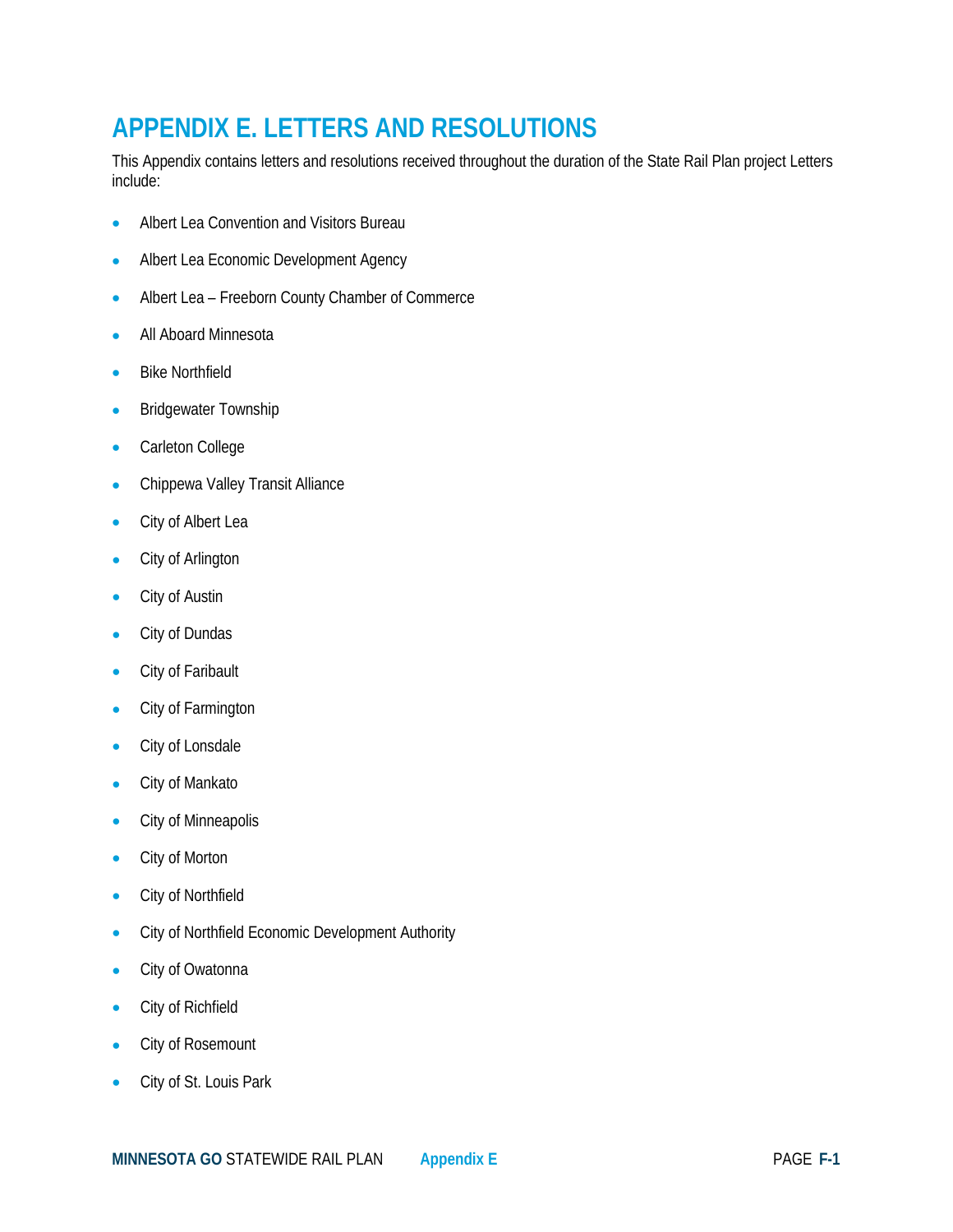- City of Saint Paul
- City of Savage
- City of Shakopee
- City of Sleepy Eye
- City of Springfield
- City of Tracy
- City of Waseca
- City of Winona
- Dakota County Regional Railroad Authority
- Faribault Area Chamber of Commerce
- Farmers Union Industries
- Freeborn County
- Friends of the Mill Towns State Trail
- Goodhue County
- Harvest Land Cooperative
- Heartland Corn Products
- Meadowland Farmers Coop
- Minnesota Farm Bureau
- Minnesota State Legislators David Bly, Frank Hornstein, Alice Hausman, Rick Hanson, Tina Liebling, Dan Sparks, Clark Johnson, and John Considine
- Minnesota Valley Regional Rail Authority
- Northfield Convention and Visitors Bureau
- Northfield Hospital and Clinics
- Northfield Public Schools
- Ramsey County Regional Railroad Authority
- Redwood Area Development Corporation
- Renville County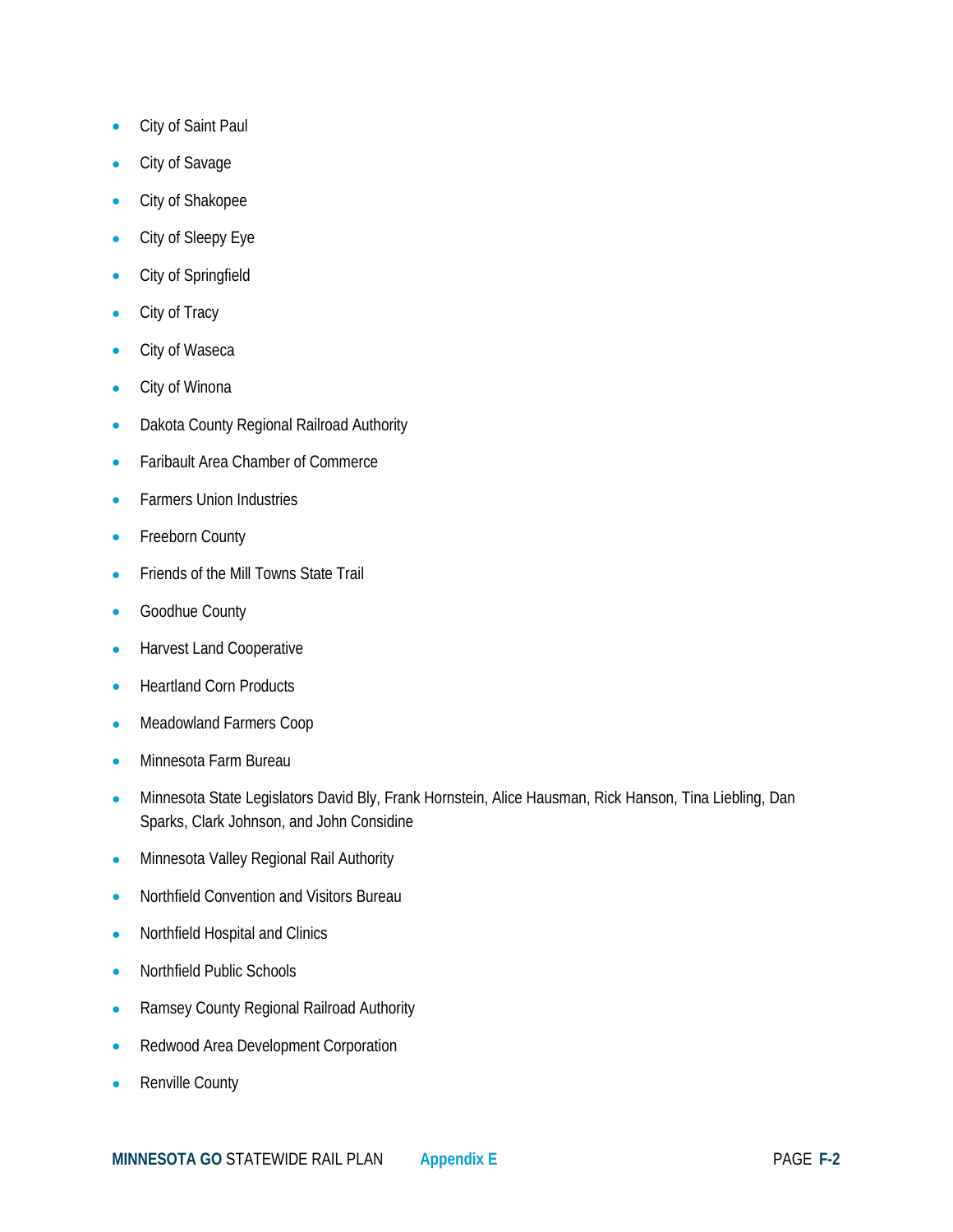- Renville County HRA/EDA
- Rice County Board of Commissioners
- Saint Cloud Area Planning Organization
- Scott County Association for Leadership and Efficiency
- Shakopee Mdewakanton Sioux Community and Tribal Chairman Charlie Vig
- Sibley County
- South Central Grain and Energy
- St. Croix Valley Rail Group
- St. Olaf College
- Steele County Board of Commissioners
- Stepsaver, Inc.
- UFC
- U.S. Highway 169 Corridor Coalition
- West Central Wisconsin Rail Coalition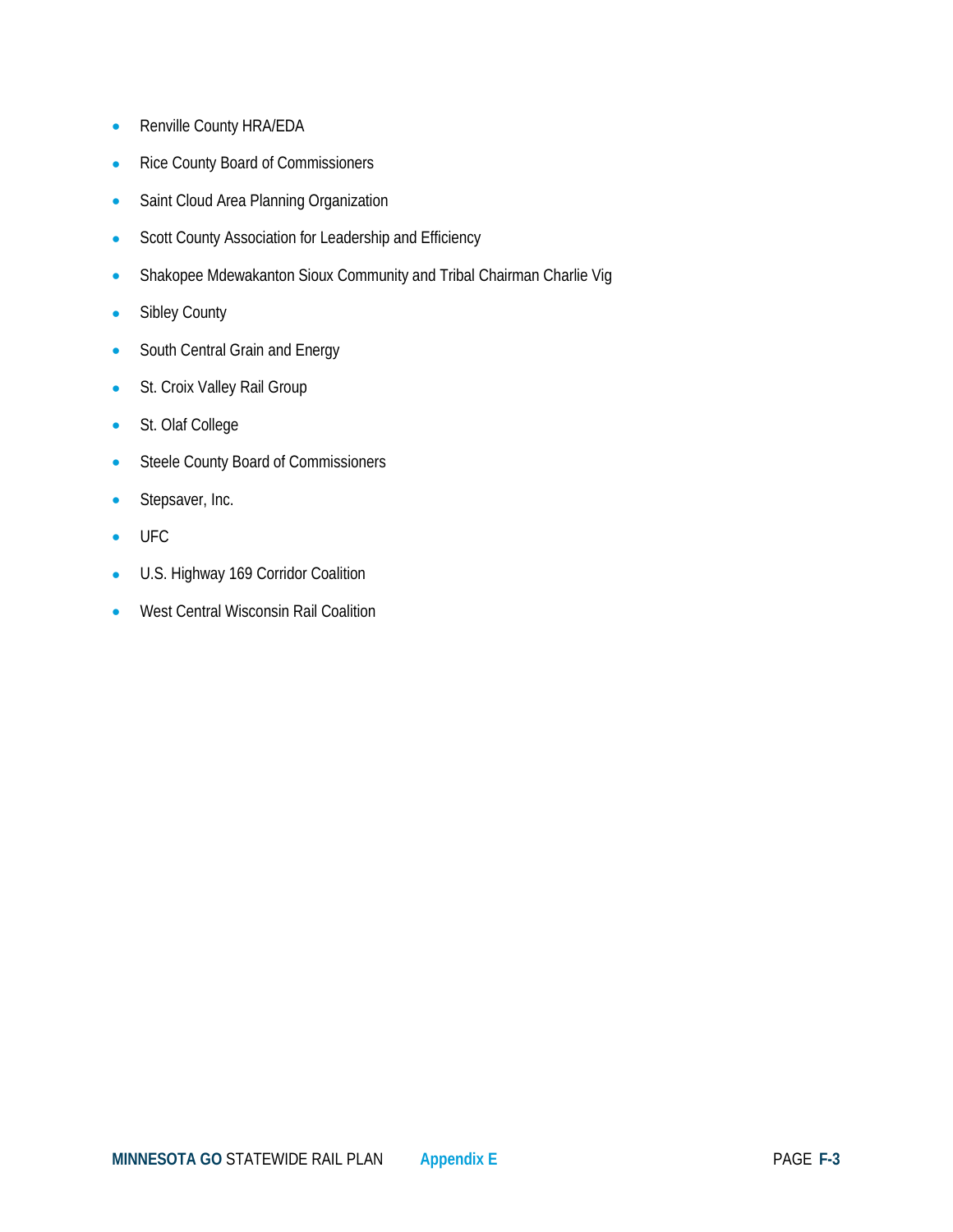From: Bruce Anderson <br/>
onuce@sustainablecommunitysolutions.com> Date: January 12, 2015 at 8:55:14 PM CST To: <Dave.Christianson@state.mn.us> Cc: <Daniel.Krom@state.mn.us> Subject: Letter of support for the South Central Inter-City Regional Passenger Rail Project Reply-To: <br />
<u>bruce@sustainablecommunitysolutions.com</u>>

To the MnDOT Planning Division:

BikeNorthfield supports upgrading the status for Northfield in the 2009 Minnesota Comprehensive Statewide Freight and Passenger Rail Plan from Tier II to the highest priority category, Tier I.

The benefits to bicyclists would include access from Northfield to the extensive and interconnected system of bike trails in the Twin Cities. Southbound service would open Northfield area paved trails, designated off-road areas and the gravel and paved grid based on section lines that cover our region. With a rail corridor continuing south to Faribault and Owatonna as well as east to Rochester these benefits both directions would be expanded dramatically linking urban dwellers to the growing trail system famous for its rural charm.

We strongly encourage MnDOT to support immediate elevation from Tier II to Tier I in the State Rail Plan for restored regional passenger rail service from south central Minnesota on existing rail lines through Northfield.

BikeNorthfield Steering Committee, unanimously adopted 12/18/14 Signed Bruce Anderson, Chairman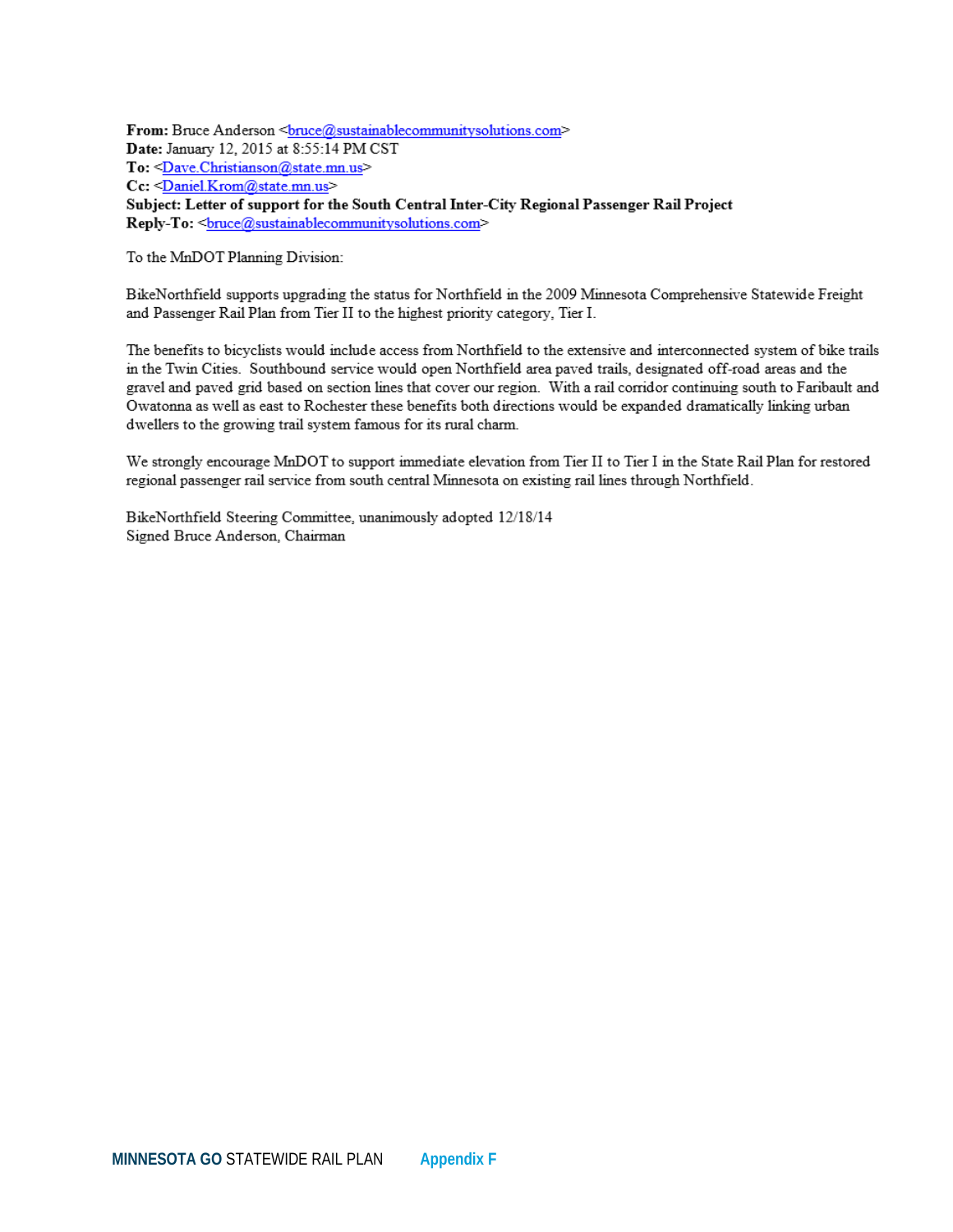Comment: Minnesota Farm Bureau Input To Scoping Process For 2015 Minnesota Rail Plan

Minnesota Farm Bureau is very interested in resolving the on-going and serious challenges of improved rail service in our state. As the circumstances of the past year have demonstrated through the failures in rail service to meet the needs of agricultural commodity shipments in a timely and predictable fashion we consider improvements as a high priority.

The comprehensive planning process considered for the update of the 2010 Statewide Freight and Passenger Rail Plan should focus on the role of how a statewide plan of this nature will translate to improved conditions. Planning for the sake of planning should be avoided and perhaps instead of a 200 plus document, a clearer and definitive game plan for what will be priority actions should be the outcome.

Minnesota Farm Bureauâ s policy views for these priorities match some of the elements included in the 2010 Minnesota Comprehensive Statewide Freight and Passenger Rail Plan. We believe that fewer bullet items and a greater sense of making priorities be priorities (versus a longer list of items) would make for a better plan.

Beyond a plan that seems more inclined to pursue federal funding as an objective, we suggest that the new plan speak to the role that Minnesota can play in effectively working with the national Surface Transportation Board to facilitate improved reliability for meeting the needs of Minnesota rail shippers.

System Improvements â We agree that there should be continued improvements to the condition and capacity of Minnesotaâ s railroads to accommodate existing and future demand. As noted, the current system for freight is not meeting existing demands and needs improvement. The Minnesota 2015 Rail Plan should give attention to expansion and upgrades of existing shortline and regional railroads to provide better service options for farm shippers.

Resolution of Bottlenecks â We agree that more capacity can be achieved through determining bottlenecks in the system and focusing priority attention for addressing the requirements of necessary improvements.

Safety â We agree that a number of safety actions should be incorporated into the plans for the future. Our members have identified a need for requiring Department of Transportation reflective tape to be placed on the sides of all railcars (as is the case with semi-trailers). Minnesota Farm Bureau policy also spells out support for efforts to improve safety at railroad crossings and maintenance of the right of ways to be free of vegetation and things which obstruct the visibility of trains.

Priority On Freight â The most effective role rail service can provide is for the transportation of bulk freight shipments. We recognize that intermodal systems offer positive opportunity for interconnections and enhancement of transportation methods that combine a variety of advantages. It would be good to up-grade and include the expansion of intermodal service access options throughout the state, as covered in the 2010 Plan.

Discontinue High Speed Rail In The Plan â While concentrating on what should be in the 2015 Minnesota Comprehensive Rail Plan, we also believe that there should not be any more attention given to the concept of a high-speed, passenger-only rail system. Minnesota Farm Bureau policy minces no